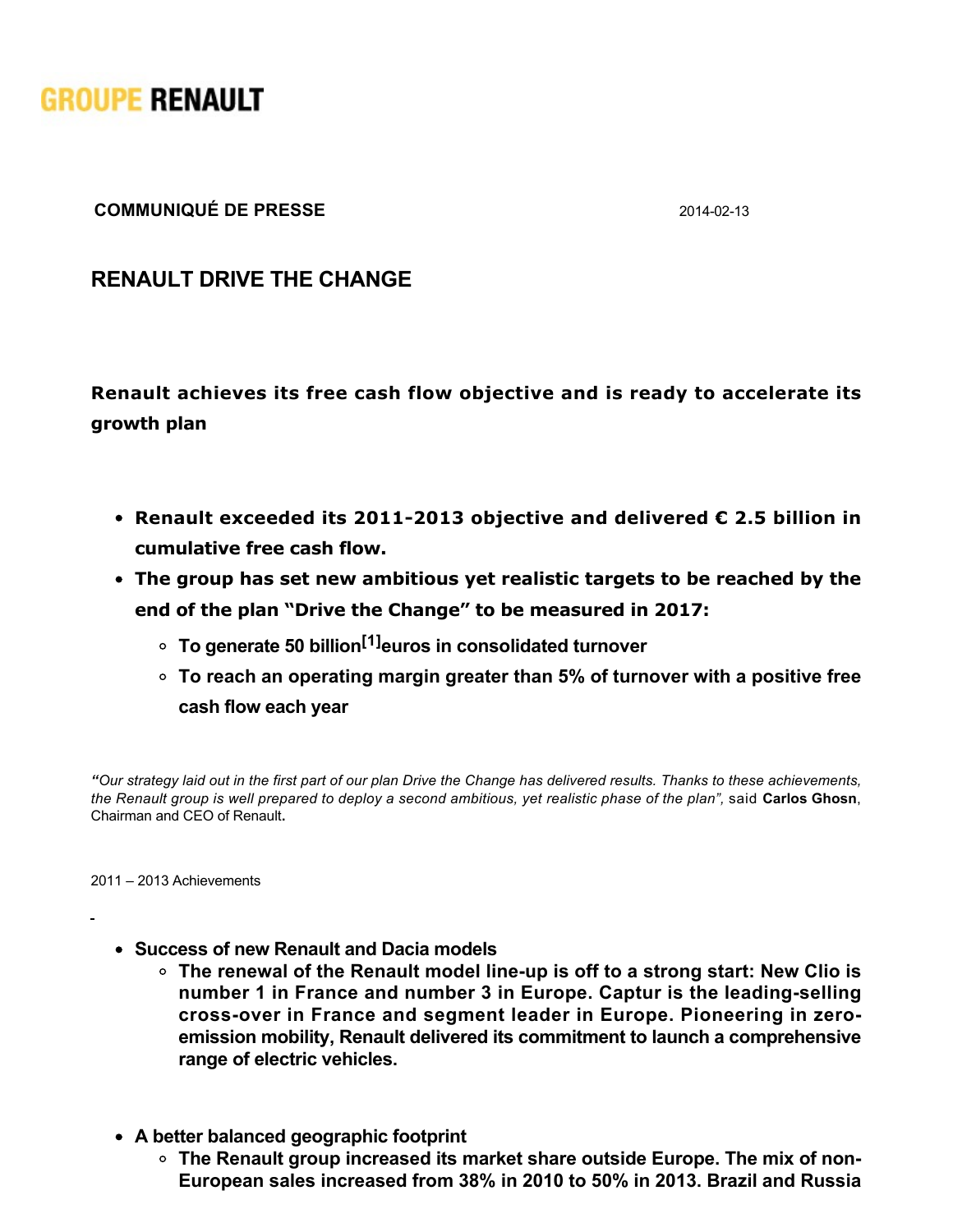**became respectively the second and third largest markets for the company.** Led by Duster, the company's most-sold vehicle in 2013, the unique M0 range **has been the driving force behind the strong growth in emerging markets.**

2014 – 2016 action plans

- A sustained renewal and expansion of the product line-up
	- **The Renault group is going to accelerate the renewal and expansion of its** product line-up starting in the fall of 2014 with the launch of an all-new Twingo **and Trafic van. These will be followed by the successors of Espace, Megane, Scenic and a new D sedan which will all share the new alliance 3 million CMF C-D platform.**
	- **Simultaneously, the group is going to extend its market coverage with a** complete line-up of cross-over vehicles, an A-entry vehicle designed for India and South America as well as new pick-up trucks for emerging markets.
- **International expansion and renewed growth in Europe**
	- **Following a successful first phase, the group is aiming at capturing more than 8% market share in Brazil and Russia and 5% in India.**
	- **China will become a top priority in the coming years with the construction of a new plant in Wuhan with an initial capacity of 150,000 units, designed to** produce C and D segment cross-overs.
	- **In Europe, Renault is aiming at recapturing second place among the mass**market brands with a renewed line-up of connected, user-friendly and **environmentally responsible vehicles. At the same time, the Dacia brand will sustain its undisputed leadership in its category.**
- **Improved competitiveness**
	- **The Renault group will enjoy the benefits of scale and improved competitiveness as a result of sharing alliance platforms and modules (CMF) on which more than 80% of future vehicles will be based. Standardized modules will account for two thirds of the value of future vehicles, up from one third today.**
	- **The localization of parts and components will increase in order to make better use of the company's global manufacturing footprint and contain costs.**
	- **During the period, the company will also benefit from the effects of the competitiveness plans signed in France and Spain as well as manufacturing vehicles for partners.**
	- **By completion of the plan, the group will reach a capacity utilization rate of 100% in Europe (based on 2 shifts/day standard definition).**
- **Alliance synergies**
	- **Increase synergies from the Alliance will contribute to improving Renault's profitability. The convergence projects recently announced in purchasing,**